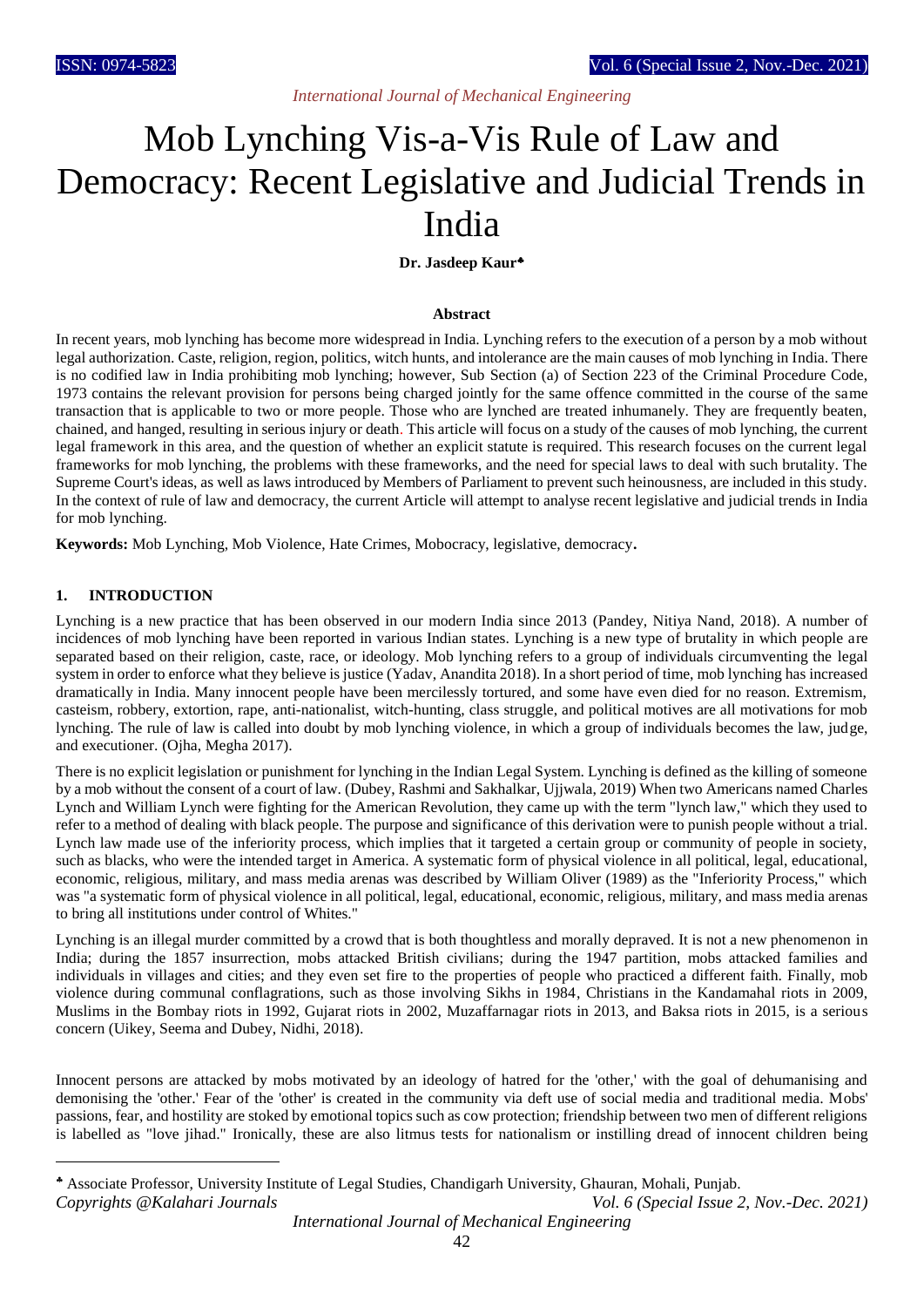kidnapped or larceny being perpetrated (Chandra, Rakesh, 2018). Between 2014 and 3 March 2018, 45 people were slain in 40 incidences of mob lynching across nine states, according to data provided by the Ministry of Home Affairs.

#### **1.1 The Indian Law and Lynching**

Lynching is a serious crime that can result in a person's death or injury if one or more people are killed. Although it will be a murderous act, the Indian Penal Code will not be sufficient to prosecute the criminal mob. Lynchings are usually prosecuted under IPC Section 302 (formerly IPC Section 307), IPC Section 324 (the purpose of being hurt or injured with intent), and IPC Section 147 (for rioting). But is Indian law suitable and sufficient for the crime of mob lynching? All of these IPC sections apply to a single or a few people, but in a lynching incident, hundreds of people are involved in locating the specific person or suspect, and an uncountable crowd of violent people is easily removed from the police and law. Because there was no clear pre-planned murder reason and no one had a murder weapon, charging IPC Section 302, 307, 324 were insufficient.

There is no definition or punishment for mob lynching in the Indian legal system. It is critical to prepare legal modifications for lynching crimes based on the Acid Attack Crime Commandments of 2013. Prior to 2013, an acid attack crime was reported under the IPC section, but it was judged to be insufficient to deal with the victim's mental and bodily injuries, and it did not cover the victim's treatment costs. After a 2013 criminal law modification, 326A and 326B were introduced, each carrying a five- to ten-year sentence.

A person or verb implicated in the same offence in the same act can be recorded and tried jointly, according to the Code of Criminal Procedure (CrPC) Section 223(a) of 1973. How is it conceivable that this may justify mob lynching?

A civil society group called the National Campaign Against Mob Lynching, which was founded by lawyer and social activist Sanjay Hegde, Prakash Ambedkar, youth leader Jignesh mevani (now MLA Gujarat), Tehseen poonawalla (Congress), Kanhaiya Kumar, and Shehla Rashid (both JNU PhD scholars), has relieved a draft Bill titled Manav Suraksha Kanoon (MASUKA). They proposed a law prohibiting mob and lynching, as well as proposals for making it a non-bailable offence, a time-limited court investigation, and recompense for victims' families. The protection from lynching Bill 2017 was introduced in the Rajya Sabha by KTS Tulsi in December last year. However, the administration has taken no action on the MASUKA Bill (Kumar, Prakash, 2017).

#### **1.2 Basis and Reasons of Mob Lynching in India**

The recent increase in mob lynchings in India demonstrates a bizarre barbaric propensity on the part of humans. Several well-known mob lynching episodes occurred in India, as follows:

#### **Caste and Religious motivated:**

India has a long history of violence motivated by caste and religion. As a result of intolerance and animosity towards other religions and castes based on their professing, practise, traditions, and provided significant, mob lynching occurrences are on the rise. Five Dalits from Haryana were lynched in 2002 on suspicion of cow slaughter, and the subsequent Muzzafarnagar and Kokraijhar riots highlight the role of caste and religion in mob lynching. In September 2015, a Hindu mob killed Mohammad Akhlaq and his son Danish in Bidara village of Uttar Pradesh, accusing them of stealing and murdering a cow-calf and storing the meat for consumption. This is the first instance of a Hindu mob lynching a Muslim in the name of a cow or beef. The incident became known as the Dadri Lynching and plunged the country into disrepute (The Indian Express, 2016).

Mazlum Ansari (32 years old) and Imteyaz Khan (15 years old) were brutally killed in March 2016 in Chatra, a district in Jharkhand, by a mob known as 'Gau Rakshak', or cow vigilantes. They were accused of cattle smuggling when, in fact, they operated a cattle market and were en route to sell eight oxen (Scroll.in, 2016). In June 2017, a Muslim child travelling with his two siblings was assassinated by a Hindu mob who accused him of being a terrorist, Pakistani, anti-national, and beef consumer. The argument began over a train seat and culminated in the death of a young boy (First Post, 2017).

Rakbar and a colleague were carrying cows on foot in August 2018. He was arrested on allegations of being a cow smuggler by the VHP's Gau Raksha. He passed away while in police custody (Express, 2018). According to a recent tally, there have been 24 episodes of lynching and vigilante violence in recent years, especially after 2015, resulting in the murder of 34 people and the rape of two women. The majority of the victims are members of the minority Muslim and Dakit communities. The majority of these were in Haryana (9 killed, 2 raped), Uttar Pradesh (9 killed), and Jharkhand (8 killed) (Citizens Against Hate, 2017).

Along with the Muslim community, other minority groups faced threats from lynching gangs. While attacks against Christians continue to be underreported, instances involving churches and priests suspected of converting Hindus to Christianity continue to occur (Apoorvanand, 2017). In 2016, seven members of a Dalit family in Gujarat were attacked by cow vigilantes, sparking widespread protests by the Dalit community. Caste violence against Dalits has a long history, involving rape, murder, and other forms of physical attack, all perpetrated by mobs. A incidence of cow lynching occurred in Gujarat on 20 July 2016, when seven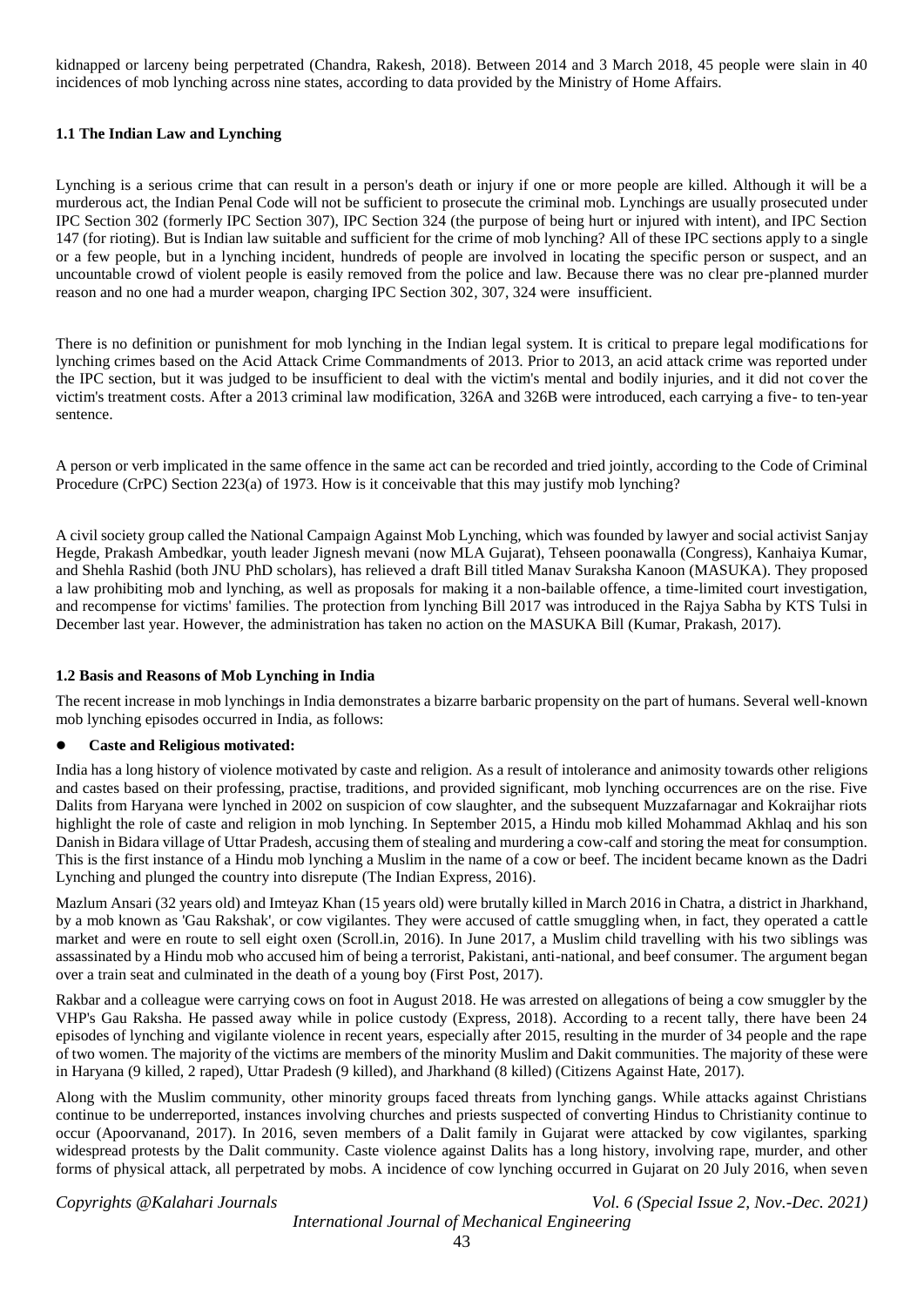Dalit youngsters were publicly flogged by Gau Rakhskak Dals for skinning a dead cow. This was one of the earliest bovine-related lynchings. (2017) (Citizens Against Hate).

# **Economic and Political motivated**:

Economic and political factors have always played a significant role in mob lynchings. In villages, mob lynching is the most convenient method of acquiring land and property. The 2006 Kherlanji Massacre in Maharashtra was the first documented case of lynching. Around 50 locals beat four family members and paraded their wife and children naked before murdering them over a land dispute (First Post, 2016). A particular political philosophy based on hindutva is playing a significant role in these instances. When it comes to mob lynching, it is quite easy to sway the crowd in the name of religion, culture, and custom. On 24 January 2009, a radical mob attacked a group of young ladies and men at a Mangalore pub, saying the women had violated traditional Indian values.

It is simple to mobilise the mob by using religion, caste, and sex as a political tool. In India, various political parties and groups have historically been centred on religion and caste, which has led in mob violence in order to play their political card during elections. It is the cheapest and most effective strategy to win an election in India, where the majority of the population is religious, superstitious, and emotional. Beef bans, Romeo squires, Ghar Vapsi, and Love jihad, to name a few, are all politically motivated concepts designed to polarise society and exploit for political gain.

#### **Mob Justice:**

Due to their ignorance of legal laws and the repercussions of breaking the law, the police's lack of zeal, and the slow pace of the judicial system, the people of India seek to be judge and do justice for themselves by establishing their own rules and regulations. At February 2016, while being brought in Patiala House Court on sedition charges, JNUSU President Kanhaiya Kumar was beaten up by lawyers. In May 2017, a mob of Delhi University students lynched an e-rickshaw driver. The incident started after the driver intervened to prevent two inebriated students from urinating in public, and they later returned with a mob of students to attempt to lynch the driver (First Post, 2017). In June 2017, a crowd of at least 250 people in Guwahati beat the two youths to death on suspicion of being child lifters (Tehelka, 2018). In 2017, over 27 people were slain just on suspicion of being child lifters. Mob justice occasionally receives support from political parties and organisations.

#### **Witch hunting:**

Witch hunting is India's historical problem, which is entirely founded on mob lynching. "Witch-hunting" refers to the practise of branding a woman as a witch, which typically occurs after an Ojha certifies her status, as well as the prosecution and execution of that woman, which frequently involves mass frenzy and lynching (The Prevention of Witch hunting Bill, 2016). Witch hunting literally entails abusing and murdering a lady suspected of possessing evil magical abilities. In witch hunts, the mob's involvement in torturing and murdering the victim constitutes prima facie evidence.

Witch hunts are conducted for a variety of reasons, including land acquisition, settling scores, family rivalry, property, patriarchy, superstition, suppression, subordination, sexual advances, and caste considerations. Between 2000 and 2012, approximately 2,100 persons accused of witchcraft were slain in areas where superstition and vigilantism coexist and tiny whispers can turn fatal, according to 2014 crime figures. Between 2000 and 2015, around 2200 cases were filed in India against the witch hunting process (National Crime Record Bureau 2016). The majority of witch hunt victims are women from Schedule Castes and Schedule Tribes (Washington Post, 2014). According to researchers, under the guise of superstition, women are targeted and abused in witch hunts by some people in order to acquire land and satisfy personal interests. Occasionally, it is used to penalise women who challenge social standards (Laxmi, 2005).

In 2014, a mob in Jharkhand accused a 50-year-old mother and her daughter of witchcraft and tortured and murdered them (Washington Post, 2014). In August 2015, villagers in Jharkhand lynched five women accused of witchcraft after taking middleaged ladies from their houses and beating them to death (Aljazeera, 2015). In August 2016, a couple in Assam was lynched by a mob on accusations of witchcraft. The couple was pulled from their home and lynched by a mob from the neighbourhood. The assault occurred in front of their ten-year-old daughter (Telegraph India, 2017).

In July 2015, an Adivasi lady was taken from her home and murdered by a mob after a local priest allegedly labelled her a witch and accused her of practising witchcraft and "bringing diseases" to the area (Telegraph India, 2017). Villagers attacked the family of Guru Munda, a 40-year-old tribal from Mundasahi village in Keonjhar district, in July 2015, accusing the family of practising witchcraft. Munda, his wife, Budhini, and their two daughters and two sons were assassinated in cold blood (Tehelka, 2018).

#### **1.3 Lynching Incidents which Shook the Nation**

#### **1. Khairlanji lynching:**

Khairlanji massare (or kherlanji massacre) is one of the earliest documented instances of lynching, occurring in September 2006 when four individuals were lynched over a property dispute. A village called kherlanji in Maharashtra's bhandara district, where a mob of at least fifty locals from the politically strong kunbi caste went into the home of a bhotmange and killed four members of the same family. Bhotmange's wife and daughter were paraded naked in front of the entire community, and the ladies were sexually abused prior to their killing.

*Copyrights @Kalahari Journals Vol. 6 (Special Issue 2, Nov.-Dec. 2021)*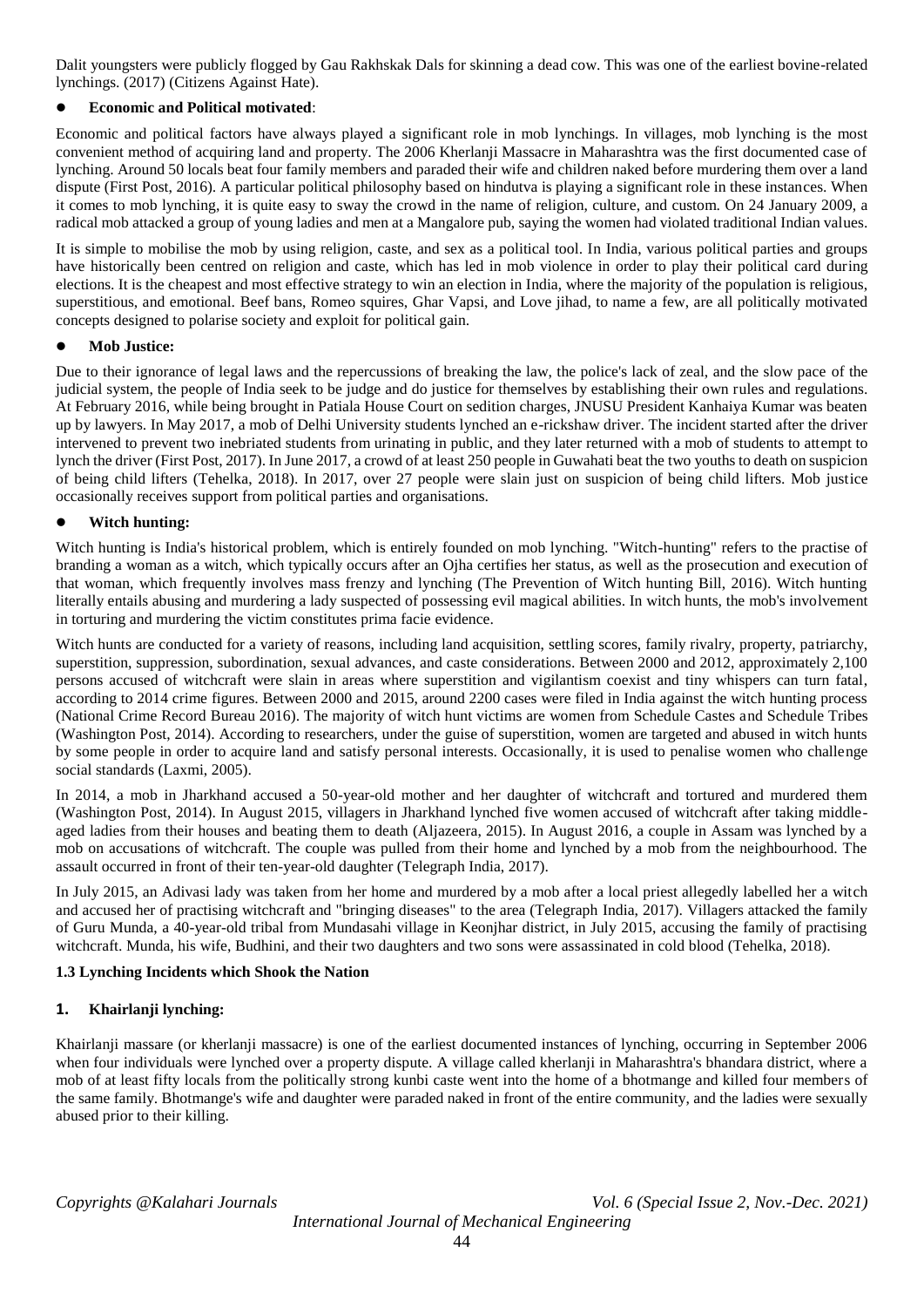### **2. 2009 Mangalore pub attack:**

On 24th January 2009, Sri Ram Sena, a radical gang comprised of forty activists, attacked young men and women in a pub called "amnesia-the lounge" in Mangalore, Karnataka, claiming that these young people were breaking traditional Indian values. When asked by one of the prestigious media, the founder of this group was unequivocal about this incident, stating that why should girls go to pubs, consume alcohol, and dress in westernised clothing. The campaigners were later acquitted due to a lack of evidence a few years later, in 2018.

### **3. Dadri Mob Lynching:**

This incident occurred on 28th September 2015 at Bisara, a village near Dadri in Uttar Pradesh. After one of his neighbours accused him of stealing and murdering his missing calf, a mob of villagers assaulted the home of Mohammed Akhlaq, 52. Local locals assaulted Akhlaq's house at night, brandishing sticks, bricks, and knives, accusing his family of devouring beef and storing it in the refrigerator. Even though the family repeatedly denied the fact, the crowd dragged and abused Akhlaq and his son. It was regarded as one of the earliest instances of mob lynching in the name of a cow or beef ( The Hindu, 2016).

#### **4. Dimapur Lynching:**

The Dimapur Lynching in Nagaland startled the world when a mob of roughly 7000-8000 broke into the Dimapur Central Jail and dragged Farid Khan, a suspect in a rape case. He was paraded naked, stoned, thrashed, and beaten to death in the name of vigilante justice, and was widely regarded as a model of justice-serving. Additionally, the incident reported that the accused was an illegal Bangladeshi immigrant. Lynching was also blamed to the state's weak justice system, which had gotten extremely few convictions in rape cases.

#### **5. Jharkhand Lynching, 2016:**

In Jharkhand's Chatra district, a mob dubbed 'gaurakshak' mercilessly battered and killed two Muslim community members, who were then hung from a tree in a forest near Jhabar village. Mazloom Ansari and Imtiaz Khan were their route to a cattle show in Chatra District to sell a batch of oxen and cows.

#### **6. Alwar Lynching:**

Pehlu Khan, 55, was a dairy farmer from Haryana's Nuh district. On 1st April, he was thrashed viciously by a group of 200 cow vigilantes while carrying cows for his dairy farm. He was accused of cattle smuggling, however he really purchased a cow for milking with a receipt. While police were unable to apprehend those mentioned in Khan's dying proclamation, they were able to apprehend vigilantes after a video of the incident went viral.

#### **7. Delhi Lynching:**

A rickshaw driver stopped a group of college students from peeing on a public wall, which was prohibited. In an outburst of rage, the college students became enraged and lynched the rickshaw driver. The Lynching claimed the life of the rickshaw driver.

#### **8. The Jharkhand Lynching, 2019:**

This incident came to light after a video of it went viral, eliciting public outrage. On 17th June 2019, a crowd attacked Tabrez Ansari, 24, in Jharkhand. He was pummelling and beaten mercilessly on suspicion of bike theft. He was chained to the tree and made to sing Hindu proverbs by Ansari, a Muslim. Ansari was arrested and imprisoned, and when a relative went to visit him, he discovered him seriously damaged. The relative's appeal to the prison's medical officer was likewise denied, and he was later admitted to the hospital when his condition deteriorated. Several days later, he died.

#### **9. Palghar Mob Lynching:**

A recent example of mob lynching occurred on 16th April 2020, when a vigilante group lynched two Hindu Sadhus and their driver. The incident in Gadchinchale Village in Maharashtra's Palghar district was sparked by Whatsapp allegations about robbers operating in the region during the coronavirus lockdown. The vigilante squad mistakenly executed the two sadhus and the driver as robbers. They even assaulted the police officers who intervened.

*Copyrights @Kalahari Journals Vol. 6 (Special Issue 2, Nov.-Dec. 2021)*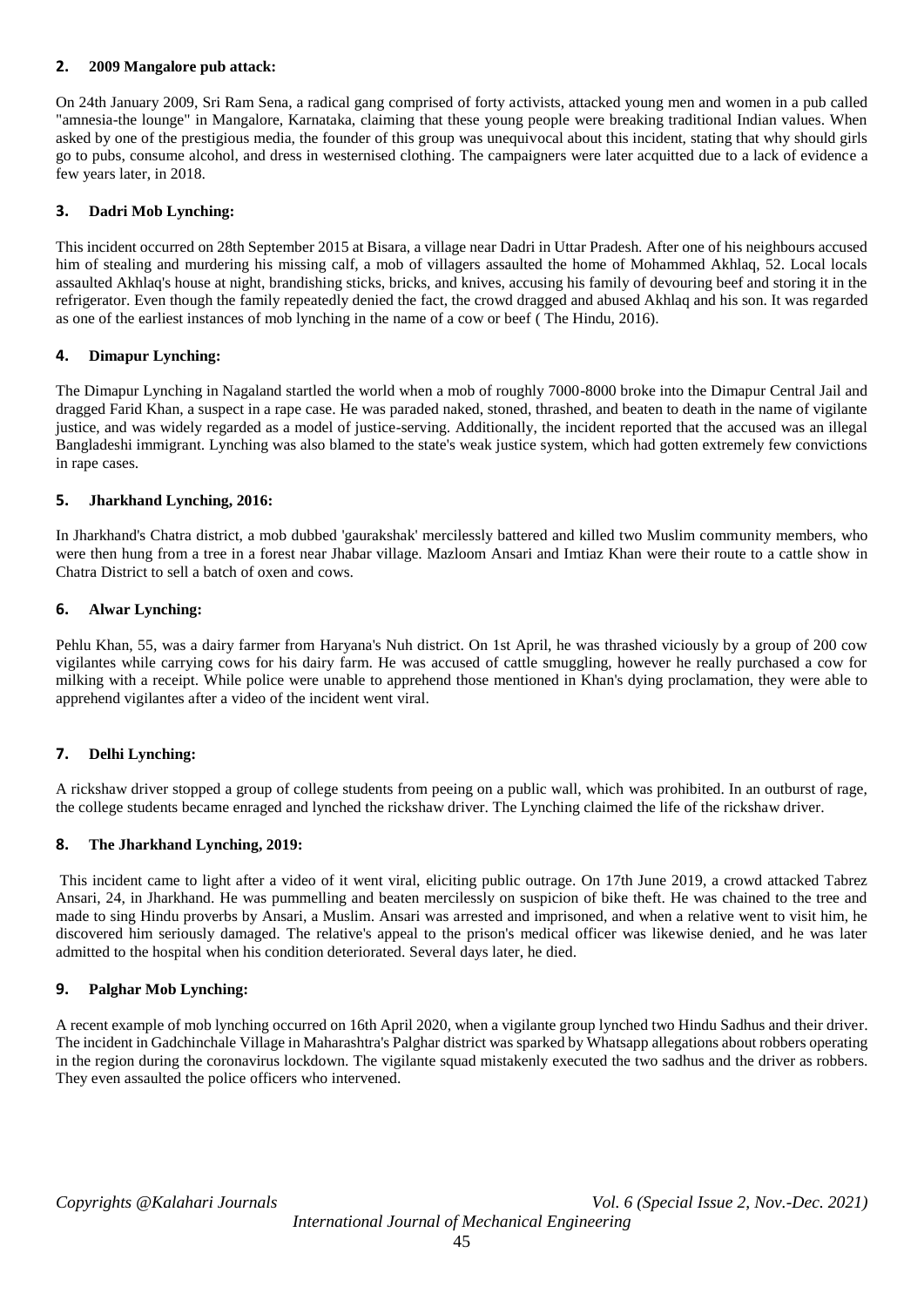## **2. LAW AND ORDER ON MOB LYNCHING**

#### **2.1 Legislations:**

Although mob lynching is a horrific crime and a flagrant violation of human rights, there is no national law against it, despite India's long history of lynching. National legislation, on the other hand, such as the Indian Constitution, the Indian Penal Code, and the Protection of Human Rights Act, 1993, can be linked to lynching offences. The National Crimes Records Bureau (NCRB), the primary source of official crime statistics in India, does not keep track of specific lynching cases. Section 223(a) of the 1973 Code of Criminal Procedure specifies that "individuals or a mob charged with the same offence committed in the same act" may be prosecuted simultaneously.

Lynching incidents are often reported under the Indian Penal Code's sections 302 for murder, 307 for attempted murder, 324 for causing bodily harm, and 147 for rioting. Sections 153A (promoting enmity between groups and acts prejudicial to maintaining harmony); 153B (acts prejudicial to maintaining national integration); 295A (acts intended to outrage religious feelings); and 295B (words intended to incite religious feelings) of the Indian Penal Code are considered to be the country's hate crime laws. It is noteworthy that these provisions were not included in the majority of lynching incidents in police First Information Reports against the accused. Furthermore, even when hate crimes are documented under these provisions, data are not disaggregated by identification group. There is no way to tell who is the 'victim' and who is the 'perpetrator' in these instances (Citizens against hate, 2017).

Similarly, 'community violence' is mentioned in NCRB reports, with little information about who was the victim and who were the perpetrators. Finally, the foregoing are conservative laws that produce offence when order and peace are disturbed and religious sentiments are injured. There is little legislation that penalises actions motivated by 'hatred' and indirectly including crimes committed by majority groups against a vulnerable community. "Hate crimes are acts of violence and intimidation directed mostly towards groups who are already stigmatised and oppressed."

Article 4 of the International Convention on the Elimination of All Forms of Racial Discrimination also addresses incitement and actions motivated by concepts of racial superiority or hatred. Finally, the Indian Constitution guarantees equality before the law and equal protection under the law in Article 14, prohibits discrimination on the basis of religion, ethnic origin, or gender in Article 15, and guarantees life and liberty to all people in Article 21.

#### **2.2 Manav suraksha kanoon**

The National Campaign Against Mob Lynching prepared a law in 2017. Manav Suraksha Kanoon (MASUKA) is the bill's name, and it seeks to start a legal conversion against a group of people participating in lynching. By altering Article 21 of the Indian Constitution, Prakash Ambedkar, a grandson of B.R. Ambedkar, and activist Tehseen Poonawlla have developed a law to accommodate new rules on mob violence. According to the bill, the area's SHO (State House Officer) will be suspended until a time-limited court investigation clears him of all charges. Furthermore, this bill would assist in offering relief to those who have been affected as well as the rehabilitation of the victim's families.

#### **2.3 Judicial Approach:**

#### **2.3.1 Supreme Court on mob lynching**

In the case of *Tehseen S. Ponawalla v. Union of India & others, (2018) 9 SCC 501*, the Hon'ble Chief Justice of India, Dipak Mishra, and the three-judge bench denounced recent occurrences of mob lynching and mob attacks on Dalits and members of other communities. On July 17, 2018, he asked the parliament to draught and enact laws that would make mob lynching a separate crime and set punishments that would serve as a deterrent to future lynchings.

Furthermore, the bench argued that no one or group of individuals can take the law of the land into their own hands and impose punishment that they are not obligated to impose. Furthermore, the Chief Justice of India underlined the necessity of issuing orders for punitive, rehabilitative, and preventative measures.

These actions are being taken in response to the social activist's Writ Petition, which was filed under Article 32 of the Indian Constitution. He advocated swift and decisive action against the mob lynchings perpetrated by cow protection organisations that engage in excessive violence. The petition even demanded that violent content shared by the groups be removed from social media.

Governments must take stringent steps to avoid mob violence and vigilantism, and citizens should report incidents of people taking the law into their own hands.

#### **SC guidelines:**

- 1. Lynching will be treated as a "separate offence," and trial judges will be required to impose the maximum punishment upon conviction of the accused person in order to make a strong example in incidents of mob violence.
- 2. State governments will be required to appoint a senior police officer in each area to take preventative measures against mob violence and lynching.
- 3. The state governments must identify districts, subdivisions, and villages where recent reports of lynching and mob violence have been made.

*Copyrights @Kalahari Journals Vol. 6 (Special Issue 2, Nov.-Dec. 2021)*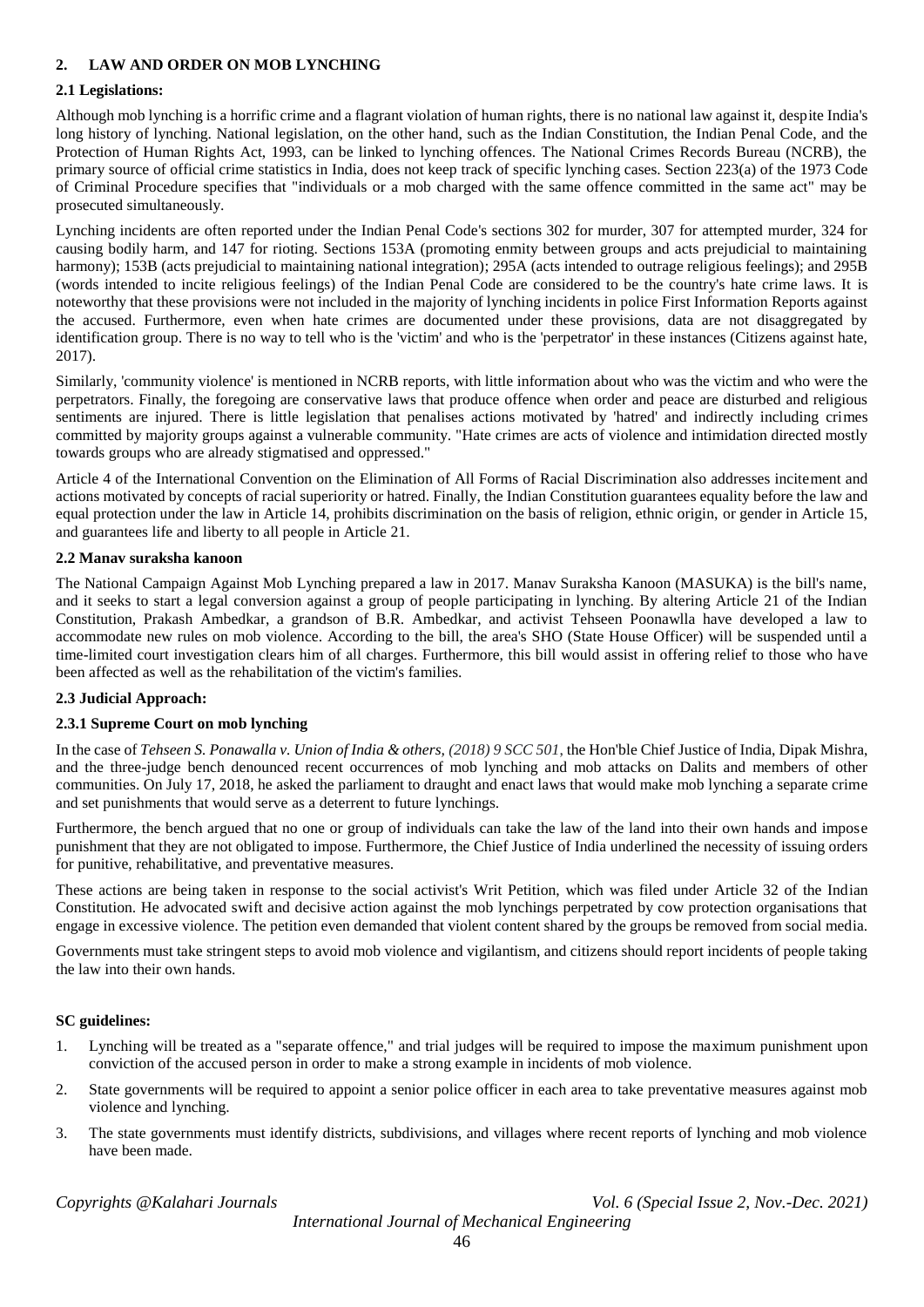- 4. Any inter-district coordination concerns should be brought to the attention of the DGP so that a strategy to combat lynching and mob violence may be devised.
- 5. Every police officer is responsible for dispersing a mob that has a history of causing violence, whether under the pretence of vigilantism or not.
- 6. The federal and state governments must broadcast information about the terrible repercussions of mob lynching and mob violence on radio, television, and other media platforms.
- 7. Regardless of the procedures taken by the State Police, if a lynching or mob violence occurrence is brought to the attention of the local police, the jurisdictional police station must immediately file a FIR.
- 8. Within one month of the date of this judgement, the state governments must prepare a lynching/mob violence victim compensation programme based on the requirements of Section 357A of the CrPC.
- 9. It will be considered willful negligence if a police officer or a district administration officer fails to perform his duties.

In the Poonawalla case, the court ruled that "with regard to innumerable incidences of lynching and mob violence that do not require explicit mention because we are going to issue certain directives encompassing the arena of preventive, remedial, and punitive actions."The Central government has moved the Supreme Court of India in the aforementioned case in order to execute the rules for the crime of mob violence. As a result of the interim order, the Supreme Court's full bench has directed specific actions in order to deal with this particular matter. The following are the measures:-

#### **Preventive Measures**

According to the court, each district shall have a Nodal Officer, a senior police officer with at least the rank of Superintendent of Police, who is responsible for preventing mob violence and lynching. A dedicated task force should be established to gather intelligence on occurrences, victims, and offenders of hate speech and fake news. The locations of recent mob violence must be treated with care.

Regular meetings between Nodal officers, intelligence units, and police personnel must be held to ascertain the likelihood and trends of vigilantism and mob violence in the district and to take actions to prevent such incidents. Additionally, the Nodal Officer will work to remove a hostile climate toward any community or caste targeted in such occurrences. Through regular meetings with the nodal person, the Director General of Police/Secretary of the Home Department of the affected States must be informed about the initiatives for preventing lynching.

The Court stated that "it shall be the duty of every police officer to disperse a mob by exercising his authority under Section 129 of the CrPC if he believes that the mob has a tendency to inflict violence or wreak havoc through lynching disguised as vigilantism or otherwise." The Government of India's Home Department must take the lead in implementing the constitutional goal of social justice and the Rule of Law. Patrolling should be taken seriously so that anti-social individuals participating in such crimes are discouraged and stay within the bounds of the law, fearful of even contemplating taking the law into their own hands.

#### **Remedial Measures**

The Court stated that if an instance of lynching or mob violence occurs despite preventive measures, a FIR must be filed immediately and the protection of the victim's family members must be safeguarded. The investigation of mob lynchings must be conducted by the Nodal Officer in particular. State governments must design the victim compensation programme, including interim remedy under section 357A of the Criminal Procedure Code, 1973. A special court must be established for incidents of lynching and mob violence, and the maximum punishment must be imposed as a deterrent to instil fear of the law among the accused. Protecting the case's witnesses must be the court's and police's primary responsibility. Daily updates on the trial must be provided to the victims and their families. Victims must be presented with the options set out in the Legal Services Authorities Act, 1987, for selecting a legal assistance advocate.

# **Punitive Measures**

The court stated that whenever "a police officer or district administration officer fails to comply with the aforesaid directions, the act shall be considered an act of deliberate negligence for which appropriate action must be taken against him/her, including departmental action under the service rules."

#### **2.4 Other Important Judgments**

Because of the ongoing armed Maoist insurgency, the State of Chattisgarh alleged a number of human rights abuses for the inhabitants of Dantewada District and its neighbouring territories in the case of *Nandini Sundar and others* v. *State of Chhattisgarh 2011 Latest Caselaw 459 SC*. To combat this, the government of Chhattisgarh employed a local tribal youth organisation as Special Police Officers (SPOs) and armed them to battle the Maoists. The authorities said that arming tribal people in compliance with the Indian Constitution is the proper thing to do in order to combat "extreme Maoists." In this decision, the Supreme Court stated that it is the State's duty to strive, continuously and consistently, to create fraternity among all people so that each citizen's dignity can be maintained, promoted, and nurtured. As a result, it is the state's responsibility to prevent crime in the state in order to maintain complete social harmony.

A writ petition was filed at the Supreme Court in the case of *Mohd. Haroon and others* v. *Union of India and others (2014) 2 SCC CRI 680*, in regard to the riots in District Muzaffarnagar, Uttar Pradesh. There was communal tension in the city, and people were forced to flee their houses due to anxiety and terror. In this instance, the petitioners argued that instead of enforcing the law, the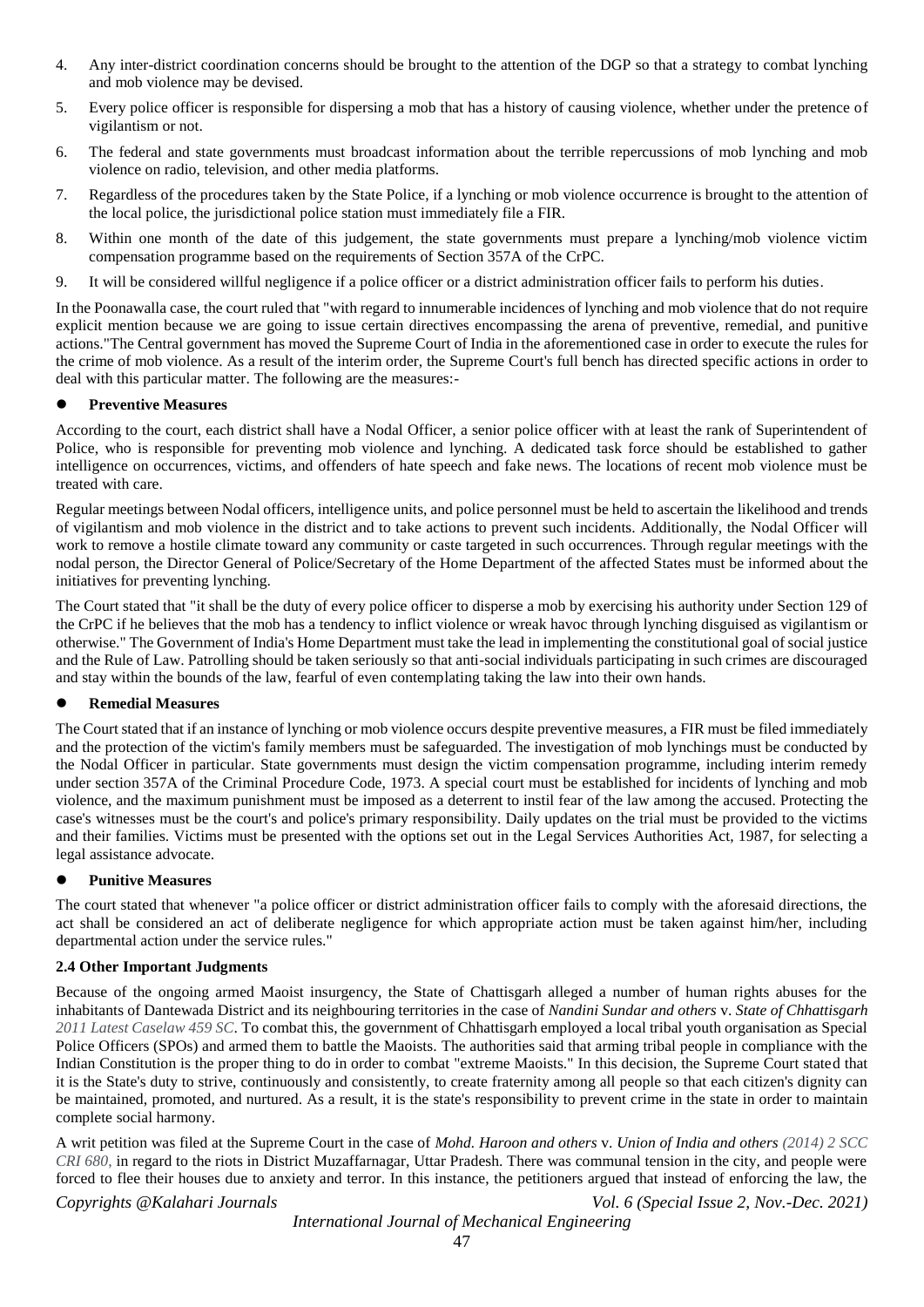local government carelessly permitted the congregation to take place and neglected to monitor its operations. It was also decided that victims of mob lynching cannot be discriminated against based on their ethnicity or religion. Communities must get assistance in the form of rehabilitation and compensation. The Supreme Court further stated that it is the responsibility of the State Administration, in collaboration with relevant intelligence agencies from both the Center and the State, to avoid communal violence in all parts of the State. Any officer in charge of preserving peace and order in the state who is proven to be careless will be penalised according to the law.

Furthermore, in the case of *Archbishop Raphael Cheenath S.V.D* v. *the State of Orissa and another*, *2016 SCC OnLine SC 761,* a Writ Petition was filed before the court to highlight the State of Orissa's failure to deploy police force to maintain law and order in Kandhamal District of Orissa and to protect its people when Swami Laxmananda Saraswati was assassinated by Maoists. In this case, the court stated that the state government must investigate and determine the reasons of communal riots, as well as reinforce the police infrastructure, in order to prevent communal unrest. The court emphasised the state's peace-building efforts.

In *Kodungallur Film Society Vs Union of India (2018) 10 SCC 713* the petitioner no.1 is a registered film society and petitioner no. 2 is the member of the said film society. The petitioner filed these writ petitions to require the Supreme Court intervention in the increasing public disorder and mob violence against the films especially 'Padmaavat' movie against which the nationwide agitation were conducted, public properties were destroyed and mob lynching were committed. The petitioner contend that the film are lawfully certified under the Cinematograph Act but various groups wants to censor the films without any lawful authority and they commit violent protests against the films for hurting their religious and cultural sentiments. The petitioner contends that the illegal restriction upon the artistic piece of work by the mobs or violent groups violates the freedom of speech and expression of the individuals producing these artistic works. The petitioner prayed that the Supreme Court shall direct the central government to implement the guidelines of K.T. Thomas Committee provided in *Destruction of Public and Private Properties Vs Govt. of AP, (2009) 5 SCC 212* and to take strict action against the mob violent groups. The Supreme Court after taking into consideration various guidelines provided in *Tehseen Poonawalia case* and *re: Destruction of Public and Private Properties case,* issued the similar guidelines to control the turning of the peaceful protest into mob violence by the groups which could cause the deaths of individuals, damage to the public and private properties or fear in the minds of common people.

### **3. PUNISHMENTS FOR LYNCHING**

In our country, there is no explicit law or legal provision dealing with lynching or mob violence. However, the following statutes, which are currently part of the Indian Penal Code, provide for the punishment of mob lynching:

- **1. Section 302 of the Indian Penal Code -** This section of the IPC deals with the penalty for murder. It said that anyone who commits murder will be punished with either life imprisonment or death. In many circumstances, the convict may face further punishment.
- **2. Indian Penal Code Section 304 -**The punishment for culpable homicide that does not amount to murder is outlined in Section 304 of the IPC. The following punishments are possible:
- i. Life imprisonment
- ii. For the crime done or likely to cause the death of a person, the person can be sentenced to ten years in prison and fined accordingly.
- **3. The Indian Penal Code, Section 325–**This clause establishes the penalty for intentionally inflicting grievous bodily harm on another person. Under the provisions of this section, a person who causes serious harm voluntarily, except in the case of provocation (as defined in section 335), is likely to be punished by imprisonment for a term of up to seven years and a fine.
- **4. The Indian Penal Code, Section 34–**This section outlines the penalties for activities carried out by a group of people with a common goal. It states that when numerous people do a criminal conduct with the same intent, each of them is accountable in the same way as if the crime had been committed by him alone.
- **5. The Indian Penal Code, Section 120 B**–This section explains how parties that are involved in a criminal plot together will be punished. It goes like this:
- i. When conspiring to commit an offence punishable by life imprisonment, death, or a sentence of two years or more in prison, the offender is punished in the same way as if he or she abets the criminal while performing the offence.
- ii. If the offender conspires to commit a crime that is not punishable by death, life imprisonment, or a sentence of more than two years in prison, the offender faces up to six months in prison, a fine, or both if the crime is not punishable by death, life imprisonment, or a sentence of more than two years in prison.

#### **4. NEED FOR LAW ON MOB LYNCHING**

There is a need for separate law on Mob lynching. However, no effort has been made in this regard at central level. On the other hand, some states have made attempts in this regard:

 The government of Manipur was the first to introduce a bill against lynching in 2018, which included certain logical and necessary elements.

*Copyrights @Kalahari Journals Vol. 6 (Special Issue 2, Nov.-Dec. 2021)* In August of this year, the Rajasthan government approved a measure prohibiting lynching.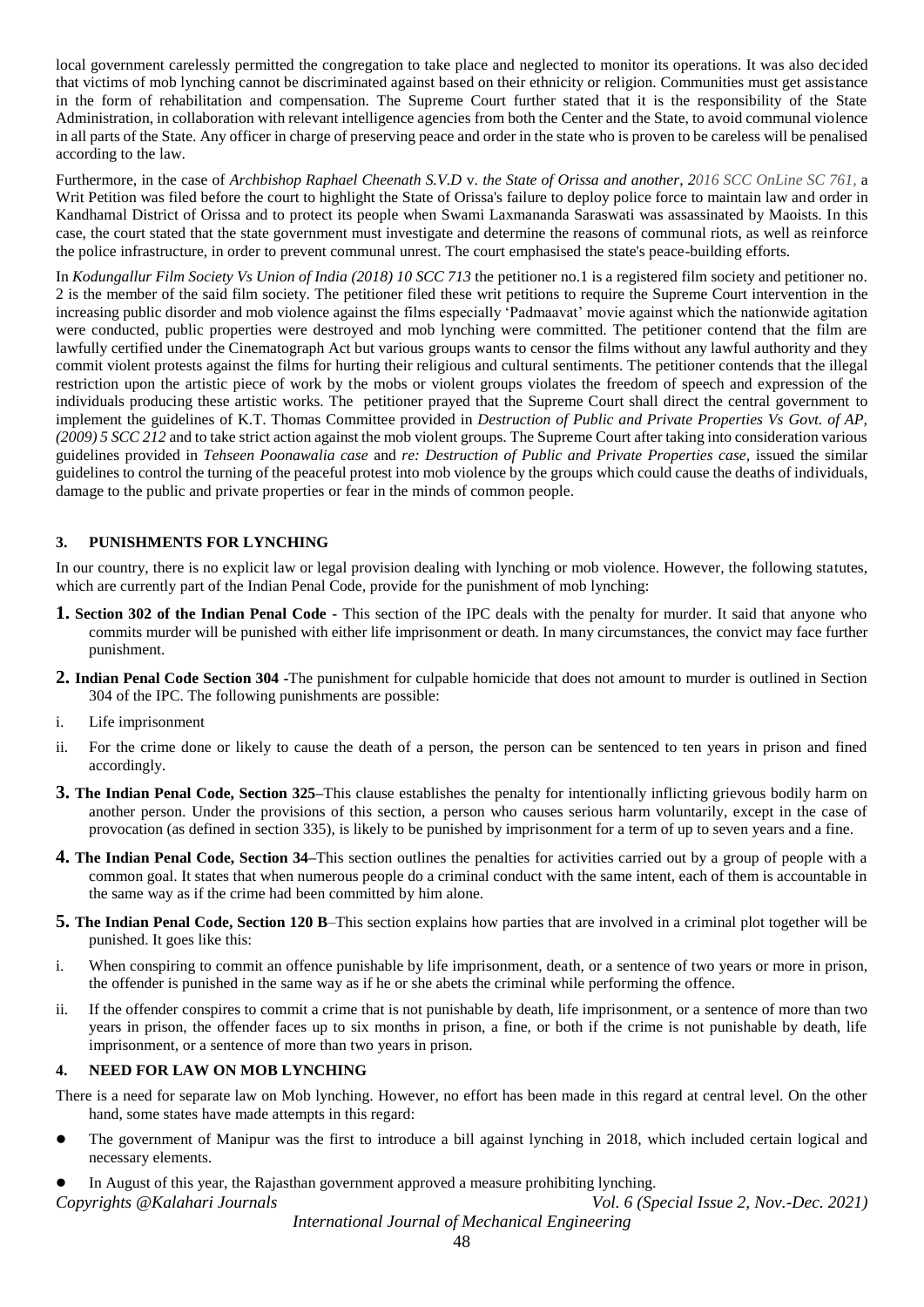West Bengal, too, has passed a more stricter anti-lynching bill.

**Only Rajasthan and Manipur have passed legislation to prevent lynching:** Only Rajasthan and Manipur have passed statutes to punish people who participate in lynchings, but the legislations have yet to be approved by the President, according to information presented to the Lok Sabha on Tuesday.

Following a Supreme Court mandate, the Centre has issued two advisory to state governments to prevent lynchings, according to Union Minister of State for Home Nityananda Rai.

"In response to the Hon'ble Supreme Court's judgment on July 17, 2018, two advisories were issued to state governments and union territories administrations on July 23, 2018, and September 25, 2018, for taking measures to curb incidents of mob lynching in the country," he said in response to a written question.

On whether a number of states have passed laws making lynching a non-bailable offence and recommending life imprisonment for those who commit such violence, the minister said that two bills on the subject passed by state legislatures in Manipur and Rajasthan have been received by the governor for consideration by the President.

"The bills that have been received are assessed in cooperation with the central ministries concerned," he stated.

Mr. Rai added that the administration has also raised public awareness about the threat of lynching through audio-visual media.

The government has also warned service providers to take precautions to prevent the spread of false information and rumours that could inspire mob violence and lynching.

The Supreme Court stated in its decision that state governments must appoint a nodal officer in each district who is a senior police officer with a rank of Superintendent of Police or higher.

According to the report, state governments must form a special task force to obtain intelligence reports on those who are likely to commit such crimes or who are active in spreading hate speeches, inflammatory statements, and fake news.

The highest court further stated that state governments must identify districts, subdivisions, and villages where lynching and mob violence have occurred in the recent past, such as in the last five years, among other things.

#### **5. CONCLUSION**

A large number of people agreeing to kill someone without a second thought demonstrates the intolerance that Indians have developed as a result of a lack of education and understanding. It has been discovered that the majority of victims of mob lynching are males, females, and even children who are impoverished, belong to a low caste, and belong to a minority population. It is quite clear that these are crimes committed against members of the society's marginalised communities, as demonstrated above. The current state of affairs in India necessitates the passage of a special law prohibiting mob lynching.

The advancement of the underprivileged and excluded elements of society has been the focus of all legal instruments, ranging from human rights to fundamental rights to moral rights. Despite this, the vast majority of crimes are committed against them. It is ironic that Indians' intolerance has reached such a level that they believe they are above the law and hence create adverse conditions for law and order to exist. Such conditions generate a fearful and terrorised climate in the society, which has the effect of limiting the society's ability to grow and develop in various ways. The belief in the caste system, naive faith in religion, and reliance on superstitions in and of themselves demonstrates the intellectual level of the Indian people.

Apart from enacting rigorous legislation, it is necessary to promote high-quality education and public awareness among the general public in order to resolve such issues. The police examination into the majority of mob attack incidents in rural India revealed a modus operandi that was practically identical to one another and had to be improvised. The right to life is the most important right an individual can have, and the state is responsible for ensuring that it is protected. The preventive, corrective, and punitive actions established by the Supreme Court must be adhered to to the letter and spirit. The role of the media, civil society, and nongovernmental organisations (NGOs) must be expanded in a favourable direction. These kinds of incidents are a stain on the face of our democracy, which exists in India because we have a democracy, not a mobocracy.

Mob lynching is becoming more common in developing democracies such as India, which has a vast range of cultural and religious traditions. This demonstrates, first and foremost, that people have lost faith in the legislature, the court, and the administration to the point where they are willing to take the law into their own hands. The law is the most powerful, and no one has the authority to punish anyone for any reason, regardless of the circumstances. Making this hate crime community and engaging in the blame game will not result in any remedies, but will instead cause emotional distress to those who have been victimised by a mob's hatred. The passage of a strong law against mob lynching is urgently required, as it will help to reduce the threat to society. From filing a complaint to conducting an investigation without delay or forgery, the system's flaws should be filled, and delivering swift justice to the victims, all while keeping an eye on social media platforms where certain groups spread hate and manipulate people's opinions and beliefs. Making social media posts and messages that are shared through the messaging site responsible would only help to a limited extent unless we can increase digital literacy among the general public. In order to combat fake news, the government should enlist the assistance of mass media outlets such as newspapers, radio, and television. A legislation against lynching should be drafted by the state government in accordance with the Supreme Court's recommendations. Individually, such behaviour should be condemned, and any bogus news that is discovered should be reported by raising awareness among our friends and acquaintances.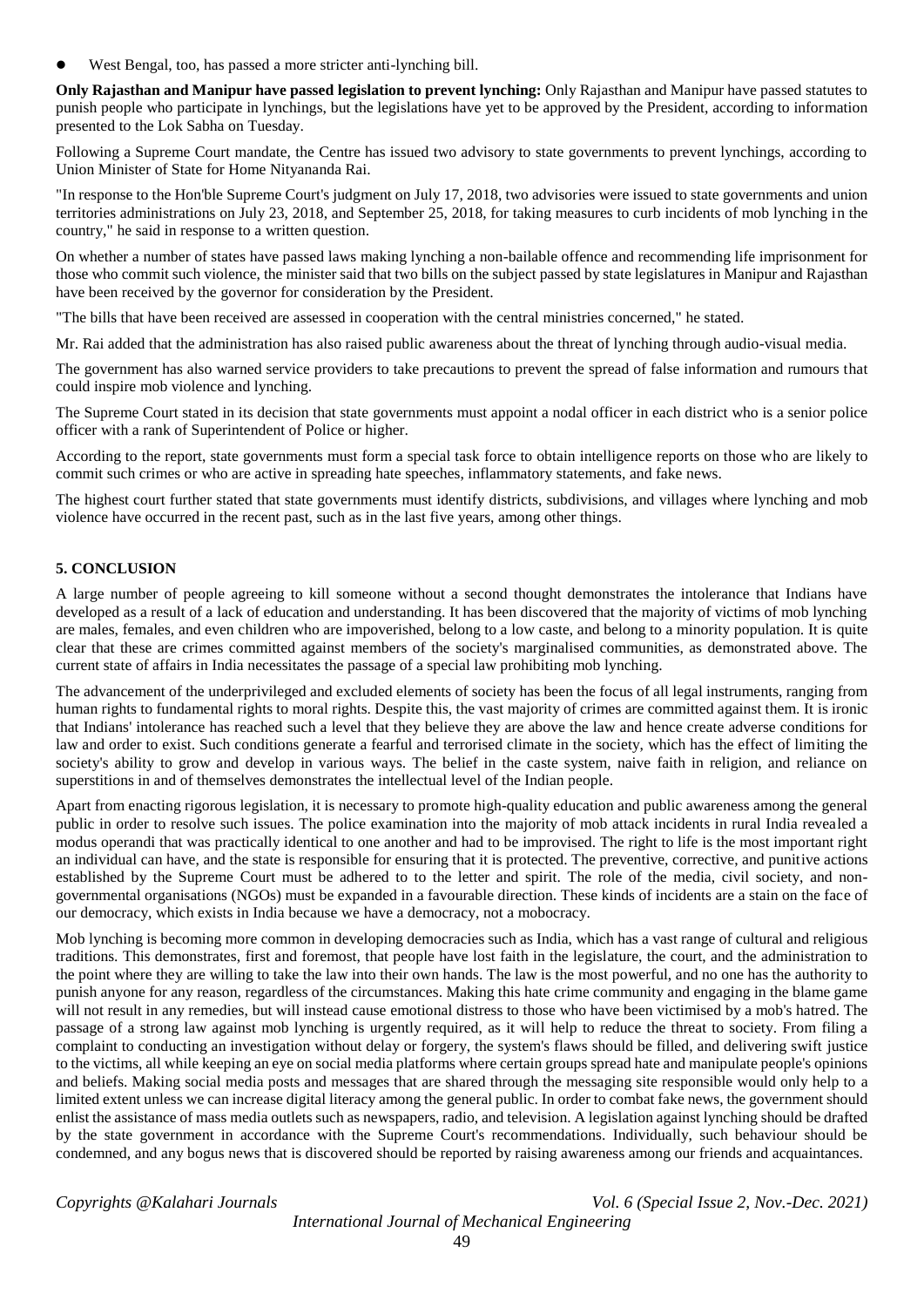#### **6. RECOMMENDATIONS**

There are numerous reforms that need to be considered in relation to mob lynching cases in India and around the world. India's government must take steps to ensure that justice is delivered more quickly.

- Registering a FIR without delay, quashing cases that may further victimise the weak and impoverished, and quashing bail petitions that may constitute a major threat to the victims and their families due to the associated hate crime.
- Furthermore, in order to ensure that victims of mob violence receive justice, the government should take appropriate steps to pass the Manav Suraksha Kanoon (MaSuka) law, which stipulates that stringent laws should be enacted for mob violence, and that laws related to mob lynching must be non-bailable, cognizable, and non-compoundable, and must also invite life imprisonment as well as a time-limited trial of the perpetrator. In addition, recompense for victims' families and police action must be taken to secure the safety of witnesses. MaSuka must do the same for the victims of mob lynchings, just as the SC/ST (Prevention from Atrocities) Act of 1989 and the Protection of Women and Domestic Violence Act of 2005 are aimed to protect the group and secure the purposes of justice.
- The legislature can also play a significant role in improving legislation against mob lynching. The parliament should act in accordance with the Supreme Courts' directions and draught and approve a new law to deal with cases of mob violence, with the goal of punishing lynchers as well as officials who are directly or indirectly involved in mob lynchings to the utmost extent possible. Furthermore, the new law must define the word "mob lynching," which is not specified in any of the existing laws.

### **REFERENCES**

- Pandey, Nitiya Nand, 2018, "Mob Lynching: A New Crime Emerging in Indian Society", International Journal of Research and Analytical Review, 5 (4), pp. 803-813.
- Yadav, Anandita, 2018, "Countering Hate Speech in India: Looking for Answers beyond The Law", ILI Law Review, Vol. II, Available at: https://ili.ac.in/pdf/csi.pdf.
- Ojha, Megha, 2017, "Mob Violence and Lynching in India: Threat to Democracy", International Research Journal of Commerce, Arts and Science, 8 (8), pp. 70- 74.
- Dubey, Rashmi and Sakhalkar, Ujjwala 2019, "A Critical Analysis of Rising Intolerance and Growing Polarisation: Lynching", International Journal of Engineering and Advanced Technology, 8 (5), pp. 1423-1425.
- Uikey, Seema and Dubey, Nidhi, 2018, "Mob Lynching in India: What's app as Social Media to Anti Social Media", International Journal of Humanities and Social Science Research, 4(5), pp.35-40.
- Chandra, Rakesh, 2018, "The Menacing Growth of Mob Lynching: A Study in Indian Legal Perspective", Journal of Legal Studies and Research, 4 (4), pp. 134-148
- Kumar, Prakash, 2017**, "**Campaign against mob-lynching, activists threatens to launch a country-wide stir, Deccan Herald, 5th June, 2017, Available at: https://www.deccan herald.com/content/615626/campaign-against-mob-lynching-activists.html.
- **"**In the name of the cow: Murder, flogging, humiliation of Muslims, Dalits", The Indian Express**,** August 5, 2016, Available at: https://indianexpress.com/article/explained /gujarat-dalit-protests-una-gau-rakshaks-mohammad-akhlaq-modi-govt-2954324/**.**
- Chowdhury, Manob, 2016, "Cow Vigilantism: Families contest Jharkhand Government's claims on Latehar Lynching", Available at: https://scroll.in/article/ 805548/latehar-lynchings-goodstep-to-stop-cow-slaughter.
- Rebbapragada, Pallavi, 2017, "Delhi e-rickshaw driver killed: Rising mob rage incidents at DU's North campus are a worrying trend", First Post, 2017, Available at: http://www.first post.com/india/delhi-e-rickshaw-driver-killed-rising-mob-rageincidents-at-dus-northcampus-are-a-worrying-trend-3514707.html.
- Internet Desk, 2015, "The Dadri lynching: How events unfolded" The Hindu, 2015. http://www.thehindu.com/specials/indepth/the-dadri-lynching-how-eventsunfolded/arti cle7719414.ece.
- Vohra, Bikram, 2017, "Muslim teen lynched in Haryana: The barbarians are not at the gates, they're in your kitchens" First Post, 2017, Available at: http://www.firstpost.com/ india/muslim-teen-lynched-inharyana-the-barbarians-are-not-at-the-gatestheyre-in-your-kitchens-3743609.html
- Khan, Hamza, 2018, "Alwar lynching: Police took three hours to take victim to health centre 4 km away, even stopped for tea", Available at: https://Indianexpress.com /article/india/alwar-lynching-police-took-three-hours-to-reachhealth-centre-4 km-away-5270484/.
- "Lynching without end: fact finding report into religious motivated vigilant violence in India," Citizens against Hate, New Delhi, September 2017.
- Jaising, Indira, 2018, "Why government should make new law on lynching, The Economics Times," Available at: https://economictimes.indiatimes.com/news/politics-and-nation/why-government-should-make-new-lawon-lynching-soonbefore-its-too late/ articleshow/65085294.cms?utm\_source=contentofinterest&utm\_medium=text&utm\_campaign=cppst.
- Sachdev, Vakasha, 2018, "Do We Really Need a Specific Law on Mob Lynchings? Yes and No," The Quint, Available at: [https://www.thequint.com/videos/q-rant/mob-lynching-law-supreme-court-needed.](https://www.thequint.com/videos/q-rant/mob-lynching-law-supreme-court-needed)
- Bhatnagar, Gaurav, Vivek, 2019, "Police in India Endorse Encounter Killing, Mob Punishment: Study," The Wire, Available at: https://thewire.in/government/police-in-india-endorse-encounter-killing-mob-punishment-study.
- The West Bengal (Prevention of Lynching) Law, 2019, https://prsindia.org/acts \_bills/bills\_state/LAWS%20OF%20INDIA/West%20Bengal/2019/Bills/Bill%2021%20of% 202019%20WB.pdf.